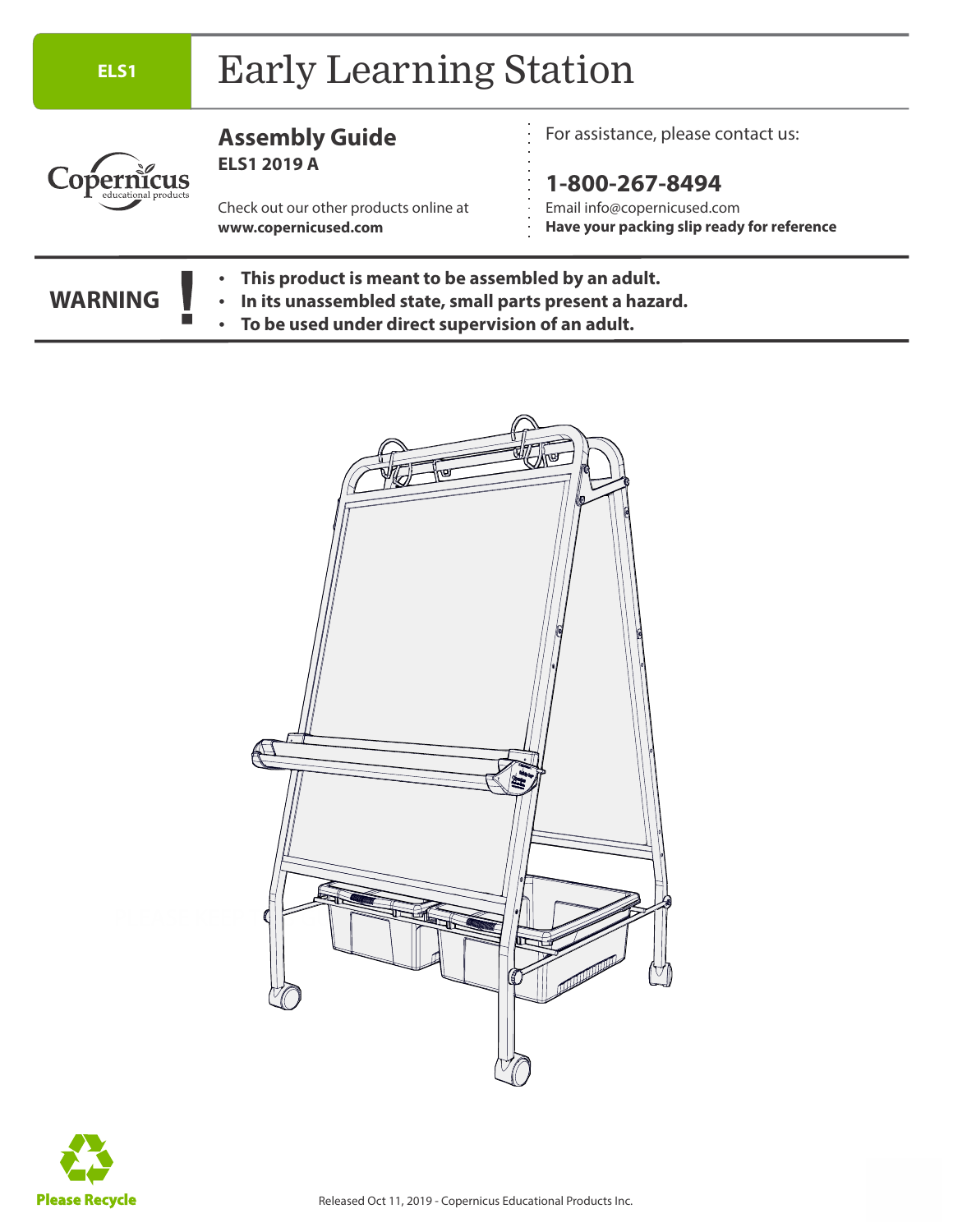# **ELS1** Early Learning Station



#### **Assembly Guide ELS1 2019 A**

Check out our other products online at **www.copernicused.com**

For assistance, please contact us:

**1-800-267-8494** Email info@copernicused.com **Have your packing slip ready for reference**

Dear Educator,

Thank you for purchasing the Early Learning Station. We hope it meets all your expectations and you and your students enjoy using it at your school.

If you have any questions, concerns or ideas on how we can improve please let us know by contacting our Customer Solutions Ninjas at 1-800-267-8494 or info@copernicused.com.

Happy teaching,

Kaylyn Belcourt-McCabe President

Kay'y Molale

|                           | We do not inherit the Change is the end result What you leave behind is Education is the most |                         |                           |
|---------------------------|-----------------------------------------------------------------------------------------------|-------------------------|---------------------------|
| earth from our ancestors, | of all true learning.                                                                         | not what is engraved in | powerful weapon which     |
| we borrow it from our     | <b>LEO BUSCAGLIA</b>                                                                          | stone monuments, but    | you can use to change the |
| children.                 |                                                                                               | what is woven into the  | world.                    |
| <b>NORTH AMERICAN</b>     |                                                                                               | lives of others.        | <b>NELSON MANDELA</b>     |
|                           |                                                                                               | <b>PERICLES</b>         |                           |
| <b>PROVERB</b>            |                                                                                               |                         |                           |



### **Validate Your Warranty**

**Year** Time To validate your warranty, submit the ON-LINE form at www.copernicused.com **Enter a draw to win a Copernicus Product for your classroom at the same time!**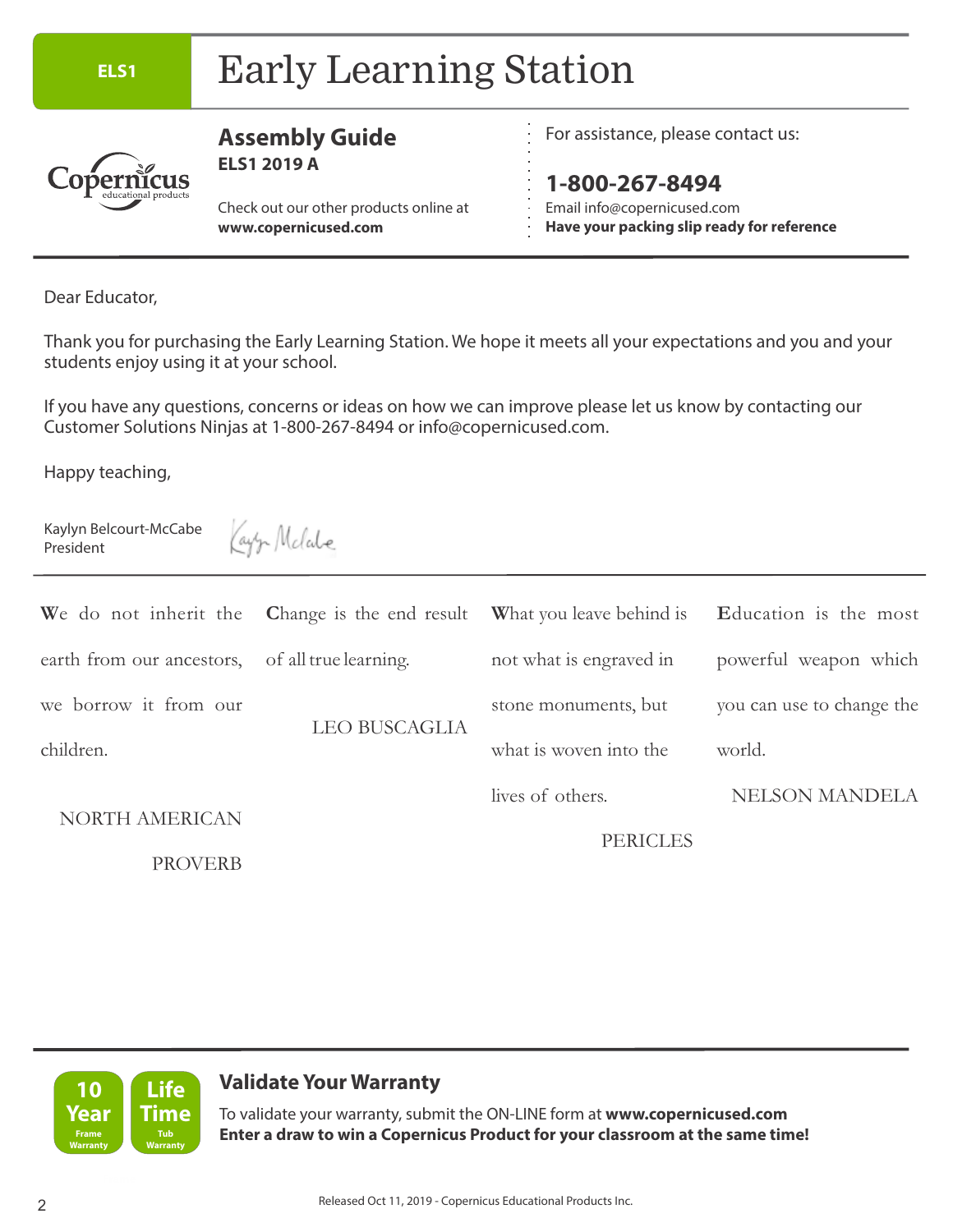# **Warning! Hazard Risks!**

**Please read the warnings below for important safety information regarding your product. Failure to read these warnings or to follow the instructions below could result in personal injury or damage to your product that could void your warranty.** 



**Parts**

In its unassembled state, this product contains parts that can be hazardous to small children. This product should be assembled by an adult. **Small**



This product is to be used under the supervision of an adult.

**Adult Supervision**



This product is intended for indoor use only. To reduce the risk of fire or electric shock, do not expose this product to rain or moisture. The internal components are not sealed from the environment.





**Power Strip Specifications**



Read the electrical specifications of any electronic equipment you are using with your Copernicus products. Failure to read these specifications and follow their instructions could result in damage to your equipment or personal injury.

Read your power strip electrical specifications. Only plug in devices that are approved for use with this power strip. Connect the supplied power strip directly to a wall outlet. **Do not connect to another power strip or use an extension cord.** Unplug when not in use. **Do not leave this product plugged in** 

**Electronic Equipment**



Ensure that any cables extending across the floor to your product are properly bundled and marked to avoid tripping or falling which may lead to personal injury.

**Cable Trip Hazard**



Do not install or use the electrical components of this unit during a lightning storm.

**for more than 72 consecutive hours.** Turn off power strip before unplugging.

Do not climb on, hang from or suspend objects from any components of your product unless otherwise specified.

**Climb Hazard**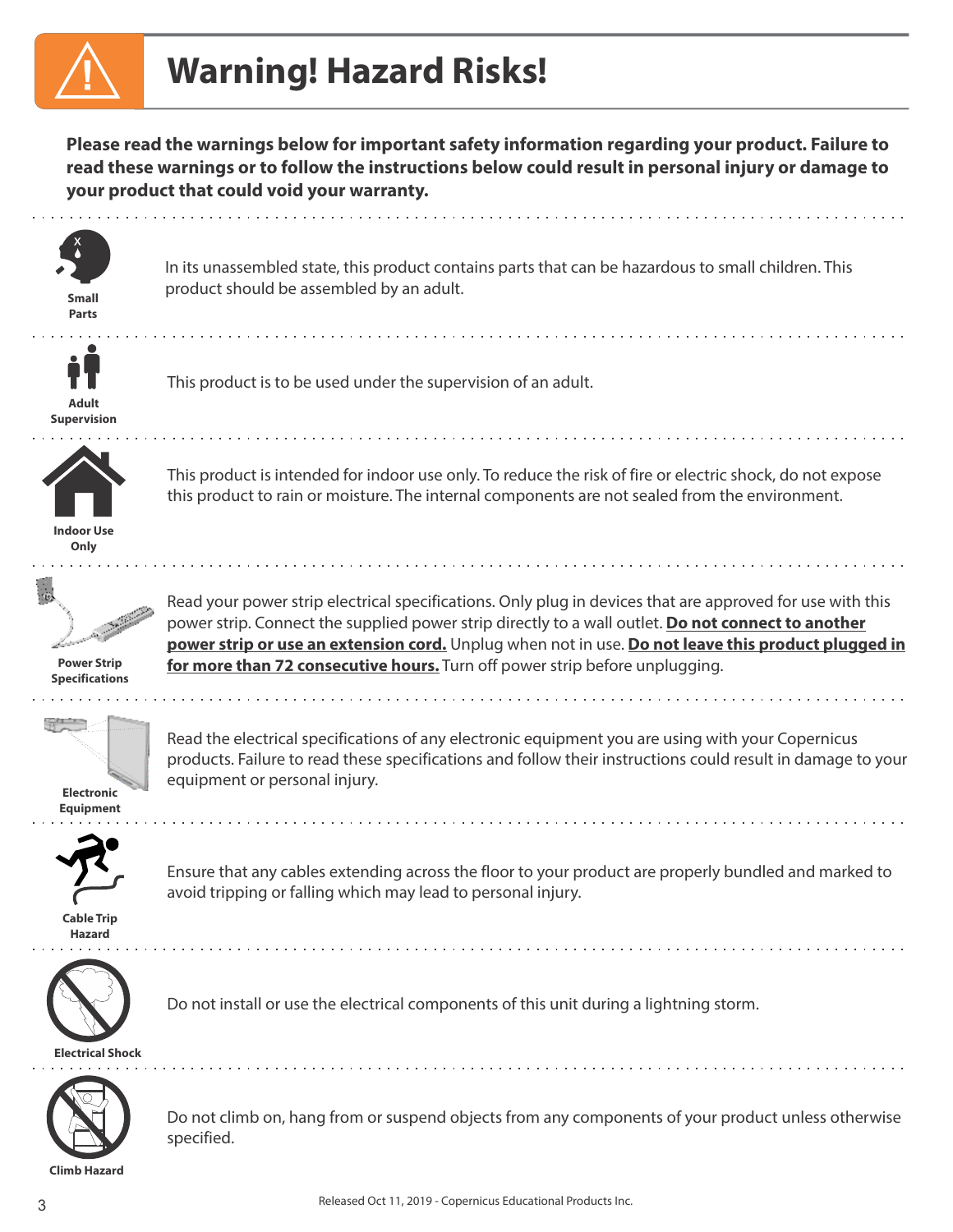# **ELS1** Early Learning Station

### **Before beginning, you should have:**

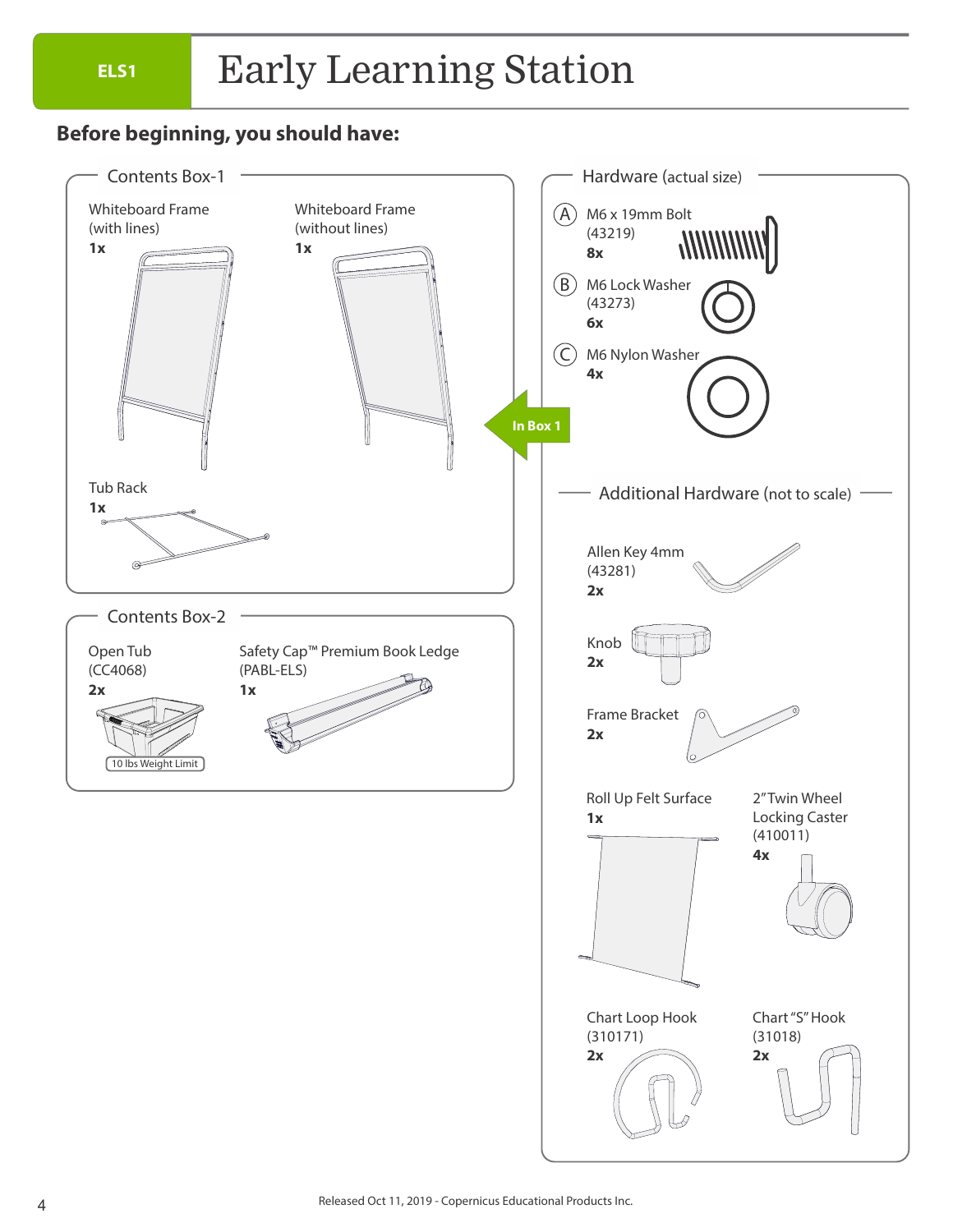## **Watch for These Helpful Symbols**

This symbol denotes a 2-Person Task. For safety, please ensure that there are the suggested number of people working on steps displaying this symbol.

Watch for this symbol throughout the Assembly Guide. Wherever you see it, pay close attention. The symbol denotes a step needing extra attention to ensure it is done correctly.

The star symbol highlights an advisory note.

### **Before You Begin**

- Lay out and identify all of the included parts.
- The hardware has been packed according to step.  $\bullet$
- Read the assembly guide over once to familiarize yourself with them.  $\bullet$

Please note that in its unassembled state, this product contains parts that can be hazardous to small children. This product should be assembled by an adult.

Please note, star washers are critical components for electrical safety. Star washers must be included and fasteners fully tightened to prevent the risk of electric shock..

# **As You Assemble the Unit !**

- Follow the steps in sequence.
- Before beginning each step, find the part(s) that you need for that step.
- Pay attention to the labels on the parts; they are there to help direct you at certain stages.
- The title of each step states what you will be doing. Review the text and the pictures as you build the unit.
	- **Customer Service FAQ's**

#### **For missing parts and other issues regarding the frame:**

Please call Copernicus Customer Service, where we will be happy to help.

1-800-267-8494. Monday - Friday 8:00am - 4:30 pm EST. OR

Email our Tech Support Service at vanessa@copernicused.com

#### **My Flat Panel isn't working, who should I call?**

Please call the reseller that you bought the product from first (reseller information can be found on your packing slip).

**Need Tech Support? Have a Question?**

**???**





**Check out some of our other great products!**







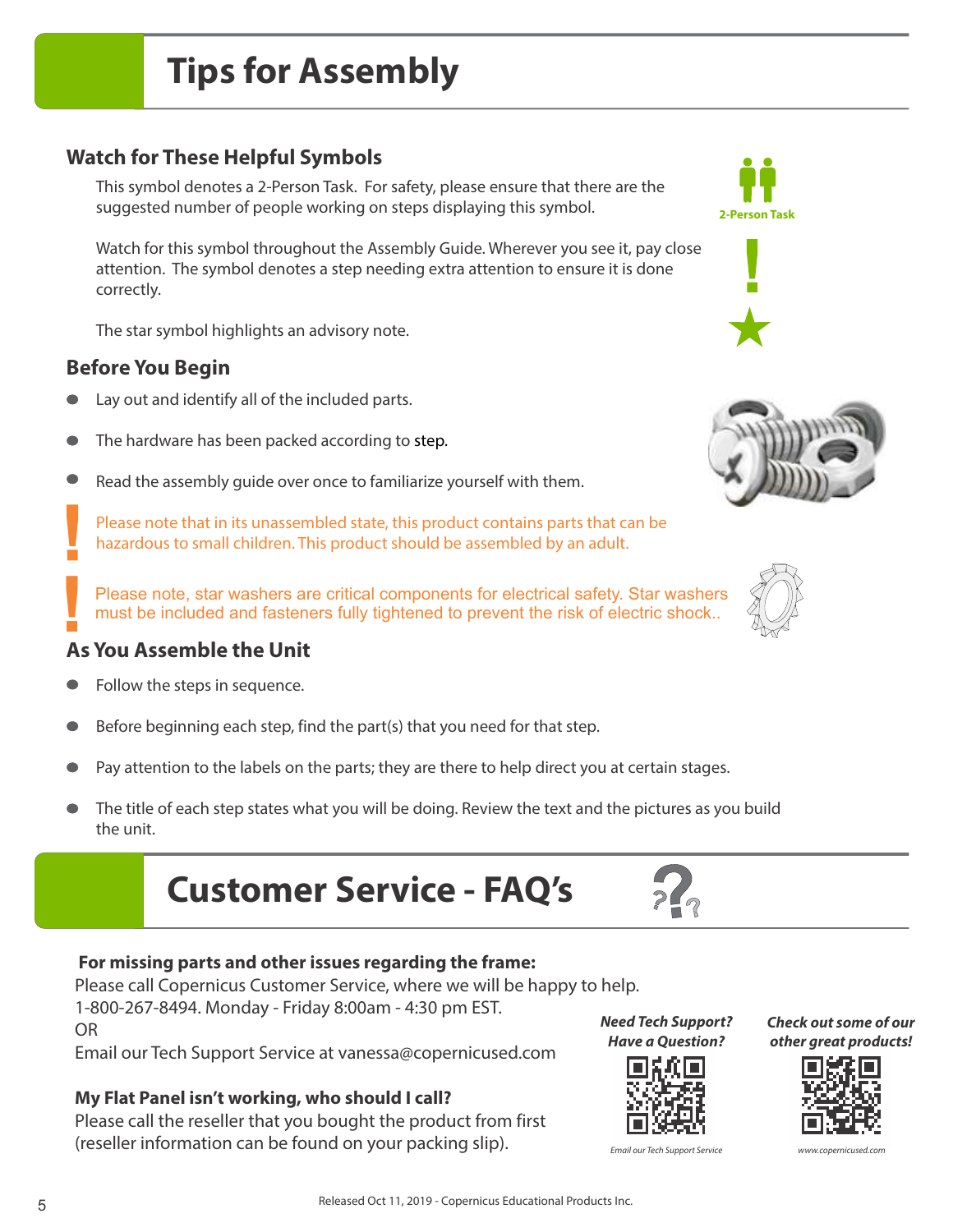

### **Install Casters**

Place Whiteboard Frames upside down to install casters more easily. Tap them in with a mallet if necessary.



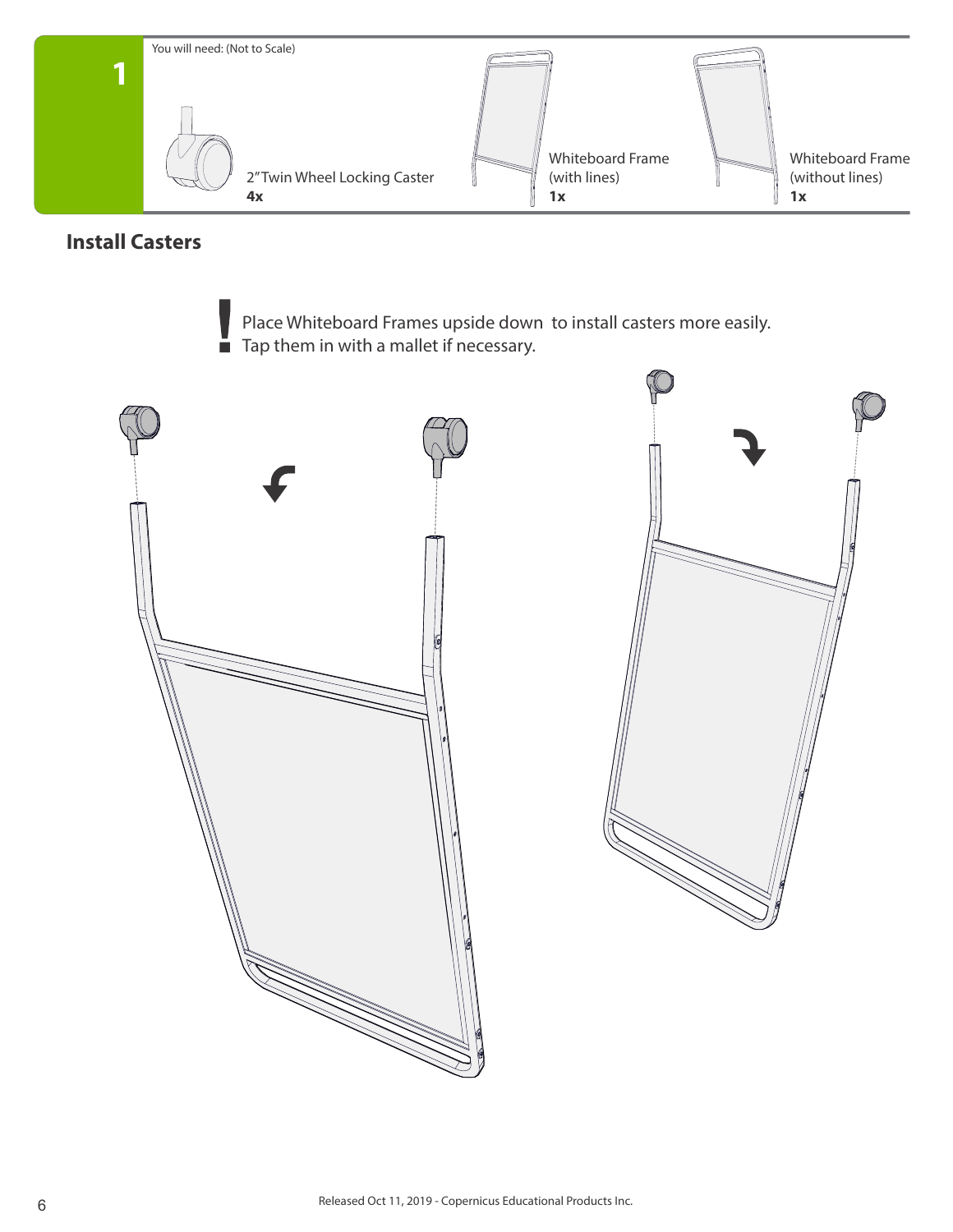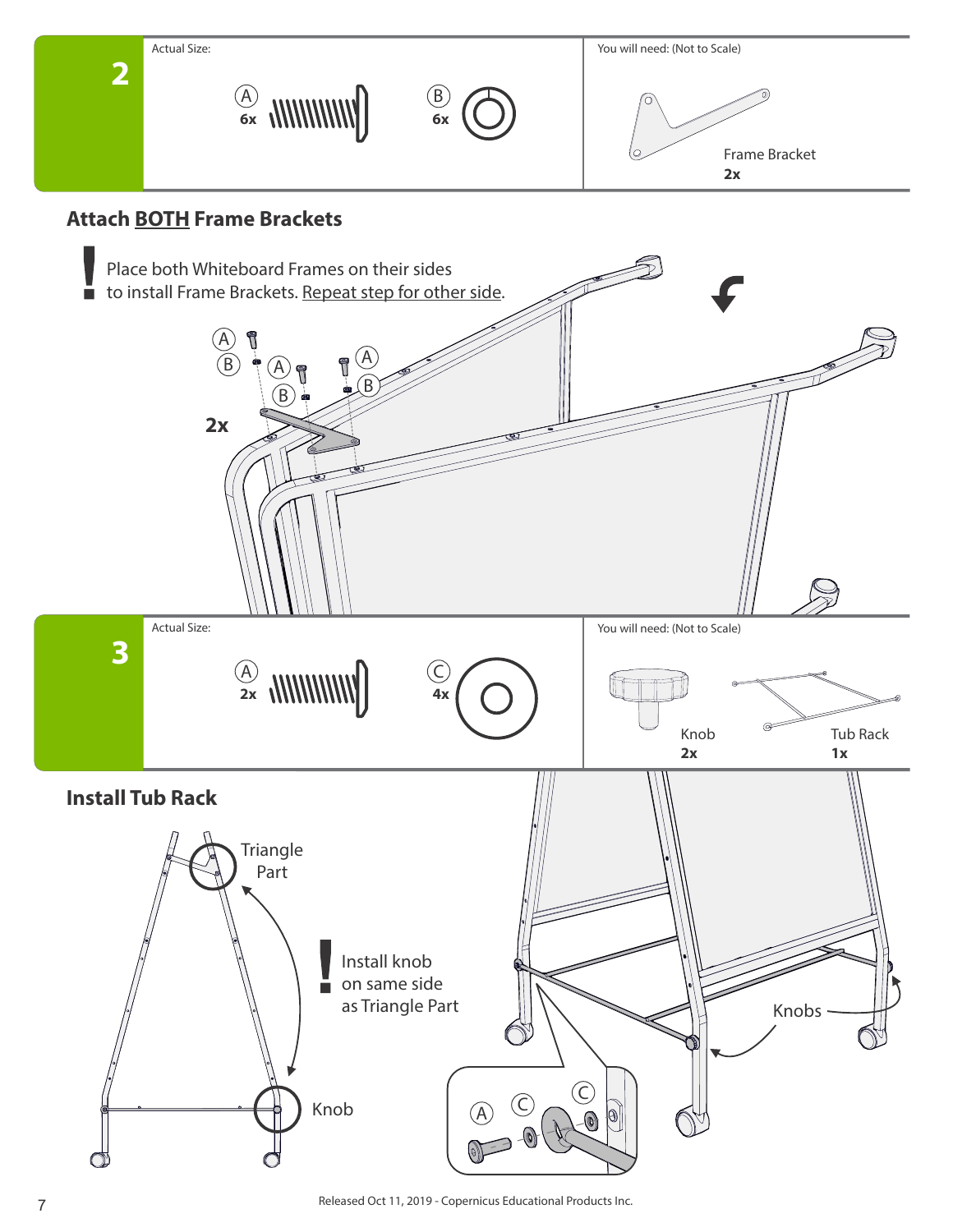

Released Oct 11, 2019 - Copernicus Educational Products Inc. 8